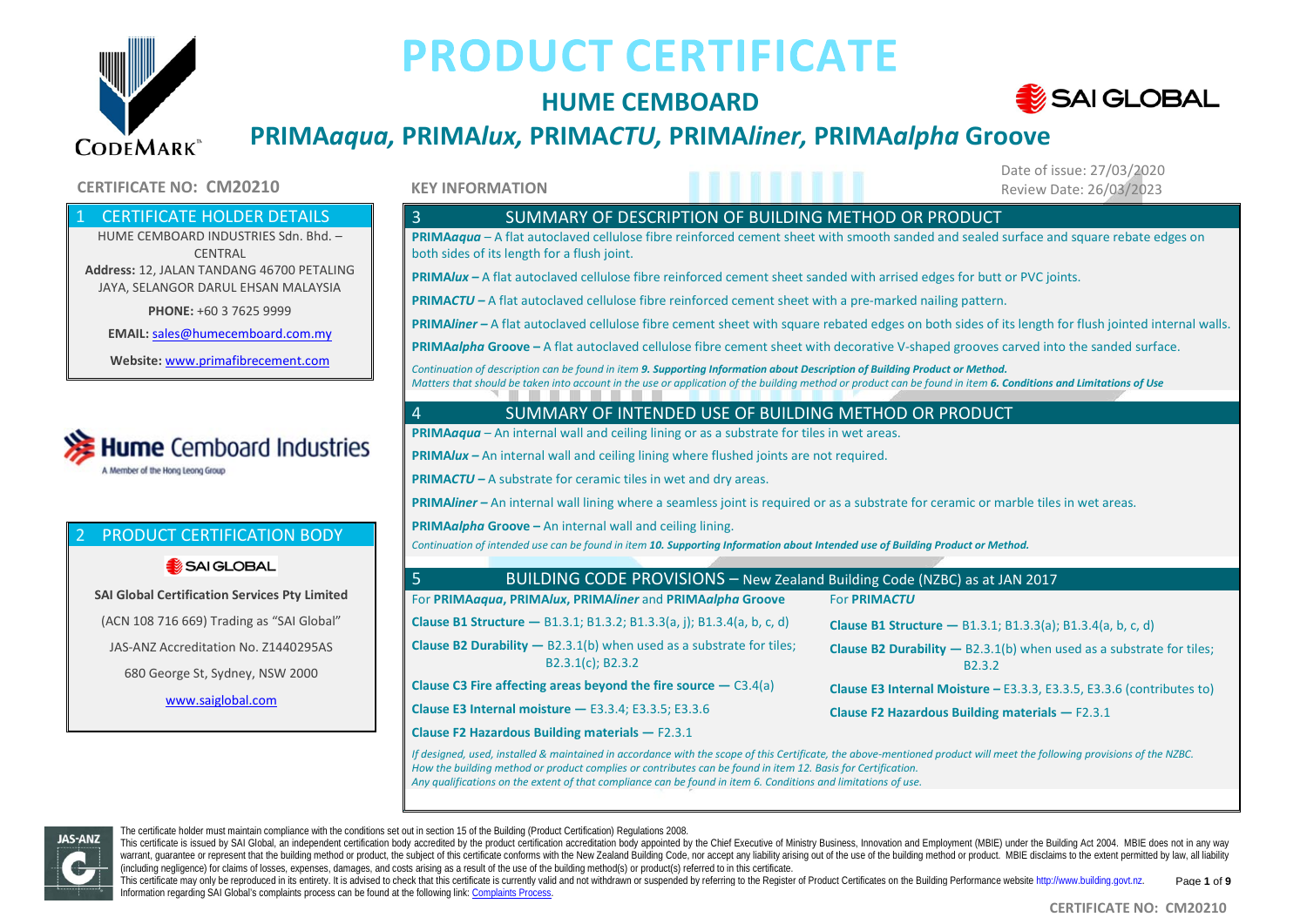

## **HUME CEMBOARD**



## **PRIMA***aqua,* **PRIMA***lux,* **PRIMA***CTU,* **PRIMA***liner,* **PRIMA***alpha* **Groove**

| 6                                                                                                                                                                                                 | <b>CONDITIONS AND LIMITATIONS OF USE</b>                                                                                                                                                   |  |  |  |  |
|---------------------------------------------------------------------------------------------------------------------------------------------------------------------------------------------------|--------------------------------------------------------------------------------------------------------------------------------------------------------------------------------------------|--|--|--|--|
|                                                                                                                                                                                                   | PRIMAdaqua, PRIMAlux, PRIMACTU, PRIMAliner and PRIMAdipha Groove must be installed in accordance with the manufacturer's installation instructions in the relevant Prima Technical Manuals |  |  |  |  |
|                                                                                                                                                                                                   | referenced below.<br>Timber framing must comply with NZS 3604 or be specifically designed in accordance with NZS3603 and AS/NZS1170.                                                       |  |  |  |  |
| 3.                                                                                                                                                                                                | Steel framing must be in accordance with NASH Standard Part 2: May 2019 Light Steel Framed Buildings or be specifically designed in accordance with NZS3404 and AS/NZS 1170                |  |  |  |  |
|                                                                                                                                                                                                   |                                                                                                                                                                                            |  |  |  |  |
|                                                                                                                                                                                                   | <b>Reference Documents:</b>                                                                                                                                                                |  |  |  |  |
|                                                                                                                                                                                                   | PRIMA International Internal Lining Technical Manual V2. (for PRIMAaqua, PRIMAlux, and PRIMACTU)                                                                                           |  |  |  |  |
|                                                                                                                                                                                                   | PRIMAliner International brochure V4 1804 (for PRIMAliner)<br>PRIMAalpha Groove Technical Manual International V1 2019 (for PRIMAalpha Groove)                                             |  |  |  |  |
|                                                                                                                                                                                                   |                                                                                                                                                                                            |  |  |  |  |
|                                                                                                                                                                                                   | <b>HEALTH AND SAFETY INFORMATION</b>                                                                                                                                                       |  |  |  |  |
| Samples of Hume Cemboard fibre cement panels were tested to AS 4964 - Method for the qualitative identification of asbestos in bulk samples and results of the analysis confirmed no asbestos was |                                                                                                                                                                                            |  |  |  |  |
| detected.                                                                                                                                                                                         |                                                                                                                                                                                            |  |  |  |  |
|                                                                                                                                                                                                   |                                                                                                                                                                                            |  |  |  |  |
| 8                                                                                                                                                                                                 | <b>SIGNATURES</b>                                                                                                                                                                          |  |  |  |  |
|                                                                                                                                                                                                   | Name and Signature of the Product Certification Body's (PCB) authorised representative                                                                                                     |  |  |  |  |
|                                                                                                                                                                                                   | and, where different, the person assigned by the PCB to make the certification decision                                                                                                    |  |  |  |  |
|                                                                                                                                                                                                   |                                                                                                                                                                                            |  |  |  |  |
|                                                                                                                                                                                                   |                                                                                                                                                                                            |  |  |  |  |
|                                                                                                                                                                                                   | Heather Mahon                                                                                                                                                                              |  |  |  |  |
|                                                                                                                                                                                                   | <b>Global Head of Technical Services</b>                                                                                                                                                   |  |  |  |  |
|                                                                                                                                                                                                   | <b>SAI Global Assurance</b>                                                                                                                                                                |  |  |  |  |
|                                                                                                                                                                                                   |                                                                                                                                                                                            |  |  |  |  |

**JAS-ANZ** 

The certificate holder must maintain compliance with the conditions set out in section 15 of the Building (Product Certification) Regulations 2008.

This certificate is issued by SAI Global, an independent certification body accredited by the product certification accreditation accreditation body appointed by the Chief Executive of Ministry Business, Innovation and Emp warrant, guarantee or represent that the building method or product, the subject of this certificate conforms with the New Zealand Building Code, nor accept any liability arising out of the use of the building method or pr Warrant, guarantee or represent that the building method or product, the sugget of this certificate contains matrice item. Eccluding method(s) or product(s) referred to in this certificate.

This certificate may only be reproduced in its entirely. It is advised to check that this certificate is currently valid and not withdrawn or suspended by referring to the Register of Product Certificates on the Building P Information regarding SAI Global's complaints process can be found at the following link[: Complaints Process.](https://www.saiglobal.com/en-au/complaints_and_appeals_management/) Page **2** of **9**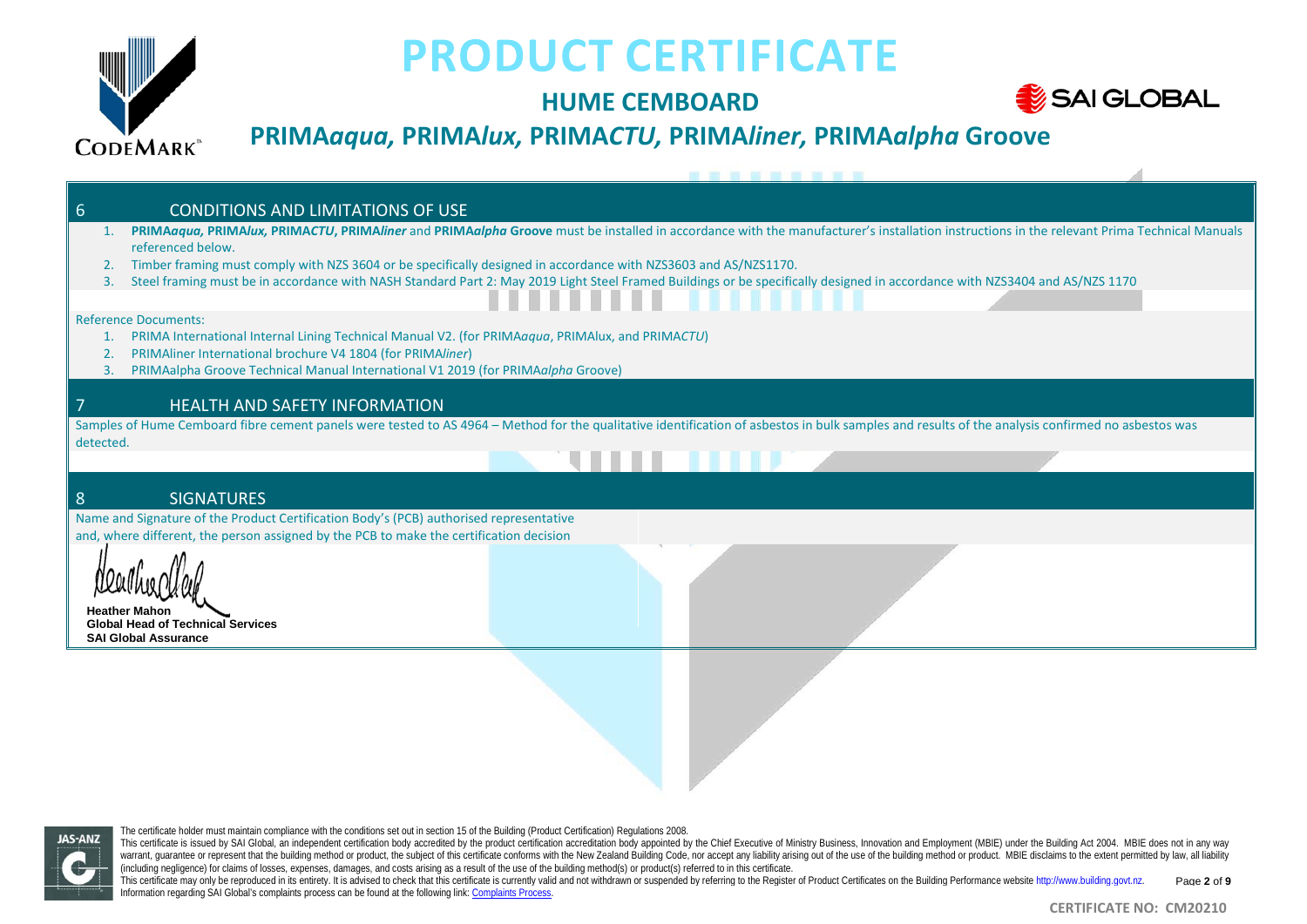

## **HUME CEMBOARD**



## **PRIMA***aqua,* **PRIMA***lux,* **PRIMA***CTU,* **PRIMA***liner,* **PRIMA***alpha* **Groove**

**SCHEDULE: INFORMATION THAT SUPPORTS KEY INFORMATION**

#### 9 SUPPORTING INFORMATION ABOUT DESCRIPTION

PRIMA*aqua* – A flat autoclaved cellulose fibre cement sheet with smooth sanded and sealed surface and square rebated edges on both sides of its length for a flush joint. The basic composition is Portland cement, cellulose fibre, ground sand and water. Available in 6.0mm and 9.0mm thickness. A variety of standard lengths and widths are available to suit specific application. The density at Equilibrium Moisture Content (EMC) of 7% is 1390kg/m3. Flexural strength at EMC:

- Parallel 10.5 MPa
- Transverse 15.5 MPa
- Average 13.0 MPa

| Appearance            |            | Smooth sanded surface.<br>Square Rebate at 2 long edges.                            |     |      |
|-----------------------|------------|-------------------------------------------------------------------------------------|-----|------|
| <b>Mass at EMC</b>    |            | • 6.0mm sheets- 8.5kg/m <sup>2</sup><br>$\cdot$ 9.0mm sheets- 12.5kg/m <sup>2</sup> |     |      |
| <b>Density at EMC</b> |            | • Density at EMC is 1390kg/m <sup>3</sup>                                           |     |      |
|                       | Width (mm) |                                                                                     |     |      |
| Length (mm)           | 900        | 1200                                                                                |     | 1350 |
|                       | 6.0        | 6.0                                                                                 | 9.0 | 6.0  |
| 1800                  |            |                                                                                     |     |      |
| 2400                  |            |                                                                                     |     |      |
| 2700                  |            |                                                                                     |     |      |
| 3000                  |            |                                                                                     |     |      |
| 3600                  |            |                                                                                     |     |      |
| 4200                  |            |                                                                                     |     |      |





The certificate holder must maintain compliance with the conditions set out in section 15 of the Building (Product Certification) Regulations 2008.

This certificate is issued by SAI Global, an independent certification body accredited by the product certification accreditation body appointed by the Chief Executive of Ministry Business, Innovation and Employment (MBIE) warrant, quarantee or represent that the building method or product, the subject of this certificate conforms with the New Zealand Building Code, nor accept any liability arising out of the use of the building method or pr (including negligence) for claims of losses, expenses, damages, and costs arising as a result of the use of the building method(s) or product(s) referred to in this certificate.

This certificate may only be reproduced in its entirety. It is advised to check that this certificate is currently valid and not withdrawn or suspended by referring to the Register of Product Certificates on the Building P Information regarding SAI Global's complaints process can be found at the following link[: Complaints Process.](https://www.saiglobal.com/en-au/complaints_and_appeals_management/) Page **3** of **9**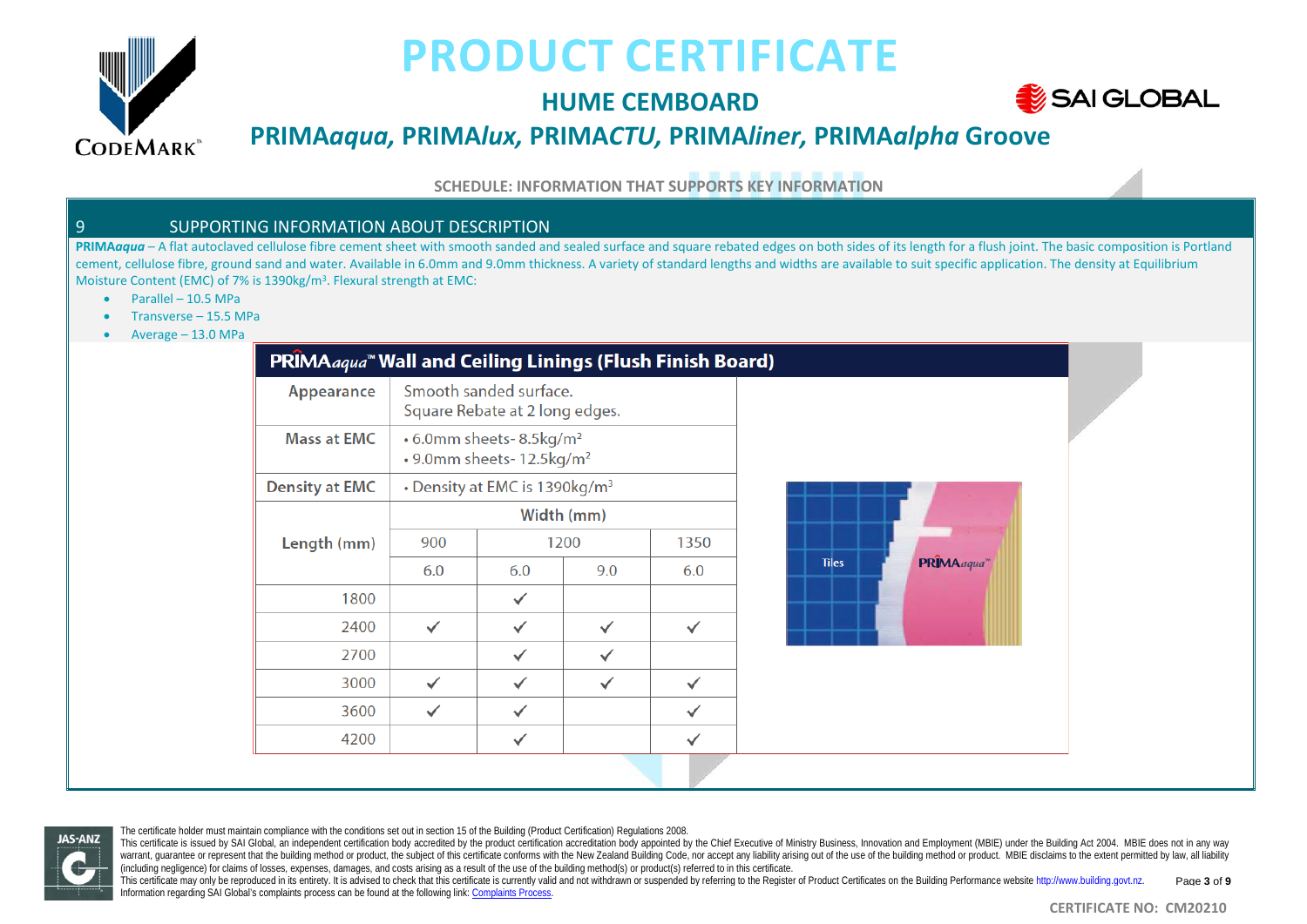

## **HUME CEMBOARD**



### **PRIMA***aqua,* **PRIMA***lux,* **PRIMA***CTU,* **PRIMA***liner,* **PRIMA***alpha* **Groove**

PRIMA*lux* – An autoclaved cellulose fibre reinforced cement sheet sanded with arrised edges for butt or PVC joints. Available in 4.5mm and 6.0mm thickness. The approximate masses at Equilibrium Moisture Content (EMC) of 7% at a temperature of 27°C and 65% to 95% RH are:

- $\bullet$  4.5mm sheet 6.5kg/m<sup>2</sup>
- 6.0mm sheet  $-8.5$ kg/m<sup>2</sup>
- Density at EMC is 1390kg/m3

|                       | <b>PRIMA</b> lux <sup>™</sup> Wall and Ceiling Linings                       |      |  |  |  |
|-----------------------|------------------------------------------------------------------------------|------|--|--|--|
| Appearance            | Smooth sanded surface.<br>Arrised edge on all 4 sides.                       |      |  |  |  |
| <b>Mass at EMC</b>    | • 4.5mm sheets- 6.5kg/m <sup>2</sup><br>• 6.0mm sheets- 8.5kg/m <sup>2</sup> |      |  |  |  |
| <b>Density at EMC</b> | • Density at EMC is 1390kg/m <sup>3</sup>                                    |      |  |  |  |
|                       | Width (mm)                                                                   |      |  |  |  |
| Length (mm)           | 900                                                                          | 1200 |  |  |  |
|                       | 6.0                                                                          | 6.0  |  |  |  |
| 1800                  |                                                                              |      |  |  |  |
| 2400                  |                                                                              |      |  |  |  |
| 3000                  |                                                                              |      |  |  |  |



PRIMA*CTU* – An autoclaved 6.0mm thick flat cellulose fibre reinforced cement sheet with pre-marked nailing pattern.

| <b>PRIMACTU™</b>   |                                                                   |                           |
|--------------------|-------------------------------------------------------------------|---------------------------|
| Appearance         | Smooth surface with pre-marked.<br>fixing positions, square edge. | PRÎMACTU™<br><b>Tiles</b> |
| <b>Thickness</b>   | 6.0 <sub>mm</sub>                                                 |                           |
| Width              | 900mm, 1200mm                                                     |                           |
| Length             | 1800mm                                                            |                           |
| <b>Mass at EMC</b> | $8.5$ kg/m <sup>2</sup>                                           |                           |

For more information about standard sizes and product physical and mechanical properties, and installation instructions refer to PRIMA International Internal Lining Technical Manual V2. (for **PRIMA***aqua***, PRIMA***lux***,** and **PRIMA***CTU*).



The certificate holder must maintain compliance with the conditions set out in section 15 of the Building (Product Certification) Regulations 2008.

This certificate is issued by SAI Global, an independent certification body accredited by the product certification accreditation body appointed by the Chief Executive of Ministry Business, Innovation and Employment (MBIE) warrant, quarantee or represent that the building method or product, the subject of this certificate conforms with the New Zealand Building Code, nor accept any liability arising out of the use of the building method or pr (including negligence) for claims of losses, expenses, damages, and costs arising as a result of the use of the building method(s) or product(s) referred to in this certificate.

This certificate may only be reproduced in its entirety. It is advised to check that this certificate is currently valid and not withdrawn or suspended by referring to the Register of Product Certificates on the Building P Information regarding SAI Global's complaints process can be found at the following link[: Complaints Process.](https://www.saiglobal.com/en-au/complaints_and_appeals_management/) Page **4** of **9**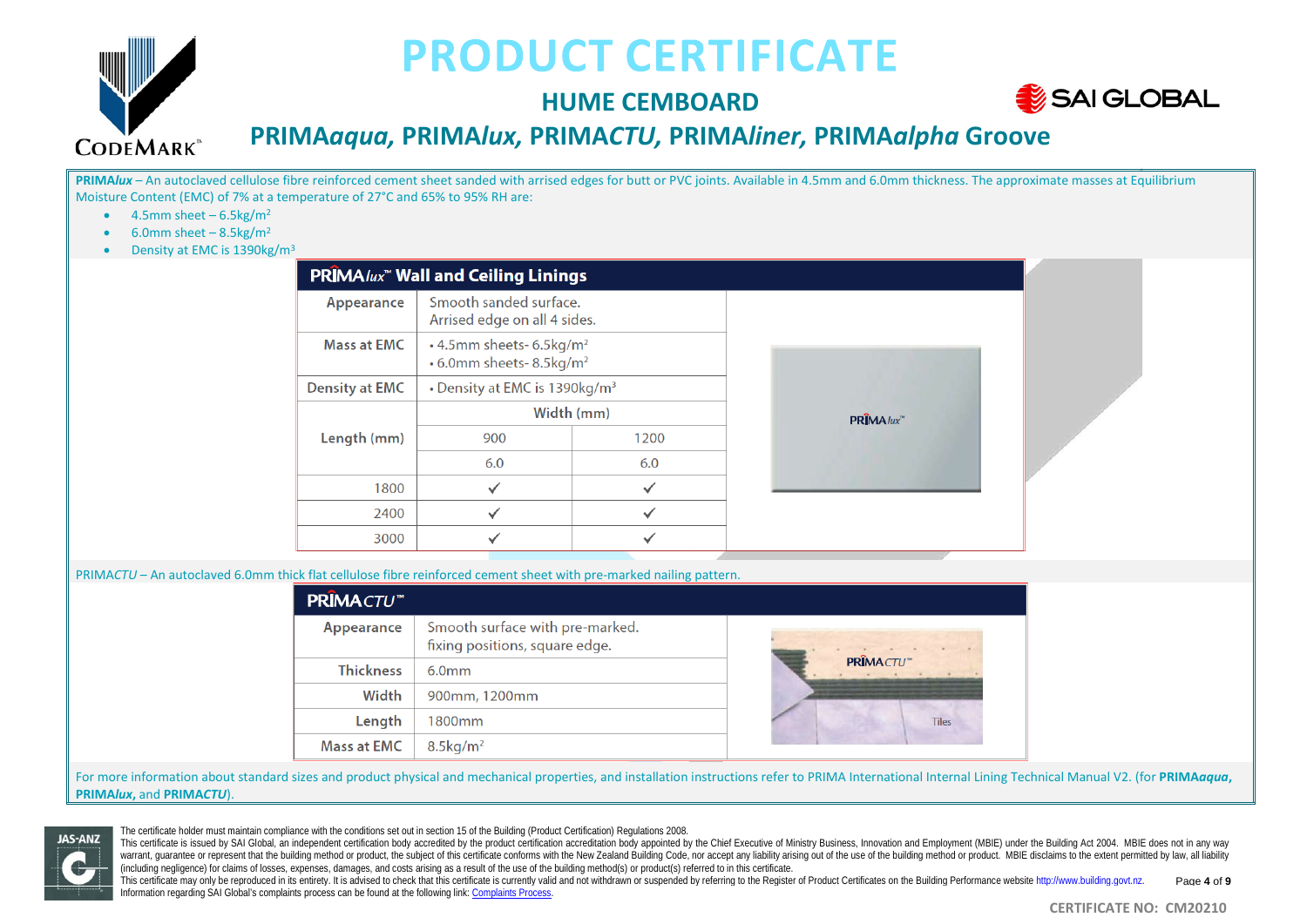

## **HUME CEMBOARD**



## **PRIMA***aqua,* **PRIMA***lux,* **PRIMA***CTU,* **PRIMA***liner,* **PRIMA***alpha* **Groove**

**PRIMA***liner* – A flat autoclaved cellulose fibre cement sheet with square rebated edges on both sides of its length for flush jointed internal walls. Available in 6.0mm, 9.0mm, and 12.0mm thickness. The density at Equilibrium Moisture Content (EMC) of 7% is 1390kg/m<sup>3</sup>. Flexural strength at EMC:  $Dry - 14.0 MPa$  $\bullet$  Wet – 8.0 MPa For more information about standard sizes and product physical and mechanical properties, and installation instructions refer to **PRIMA***liner* International brochure V4 1804. **PRIMA***alpha* **Groove** – A flat 7.5mm thick autoclaved cellulose fibre cement sheet with decorative V-shaped grooves carved into the sanded surface. 5mm 100mm  $2.5<sub>mm</sub>$ Half groove edge **Product Surface**  $\overline{\phantom{a}}$ **Values Properties** Top Grade Cellulose Fiber **Product Composition** Finely Ground Sand Portland Cement Water > 7 MPa (AS/NZS 2908.2) **Bending Strength (Saturation)**  $\overline{z}$ Category  $\overline{A}$ Type Average Density (Oven Dry) 1300 kg/m3 (AS/NZS 2908.2) Dimensional & Geometrical Conformance Passed (AS/NZS 2908.2) **Water Permeability** Passed (AS/NZS 2908.2) 0.05% (ISO 8336: 2009) Moisture Movement 30-90% relative humidity Passed (AS/NZS 2908.2) Heat-Rain Resistance **Frost Resistance** Passed (AS/NZS 2908.2) Warm Water Resistance Passed (AS/NZS 2908.2) Passed (AS/NZS 2908.2) Soak-Dry Performance For more information about standard sizes and product physical and mechanical properties, and installation instructions refer to PRIMAalpha Groove Technical Manual International V1 2019.



The certificate holder must maintain compliance with the conditions set out in section 15 of the Building (Product Certification) Regulations 2008.

This certificate is issued by SAI Global, an independent certification body accredited by the product certification accreditation body appointed by the Chief Executive of Ministry Business, Innovation and Employment (MBIE) warrant, quarantee or represent that the building method or product, the subject of this certificate conforms with the New Zealand Building Code, nor accept any liability arising out of the use of the building method or pr (including negligence) for claims of losses, expenses, damages, and costs arising as a result of the use of the building method(s) or product(s) referred to in this certificate.

This certificate may only be reproduced in its entirety. It is advised to check that this certificate is currently valid and not withdrawn or suspended by referring to the Register of Product Certificates on the Building P Information regarding SAI Global's complaints process can be found at the following link[: Complaints Process.](https://www.saiglobal.com/en-au/complaints_and_appeals_management/) Page **5** of **9**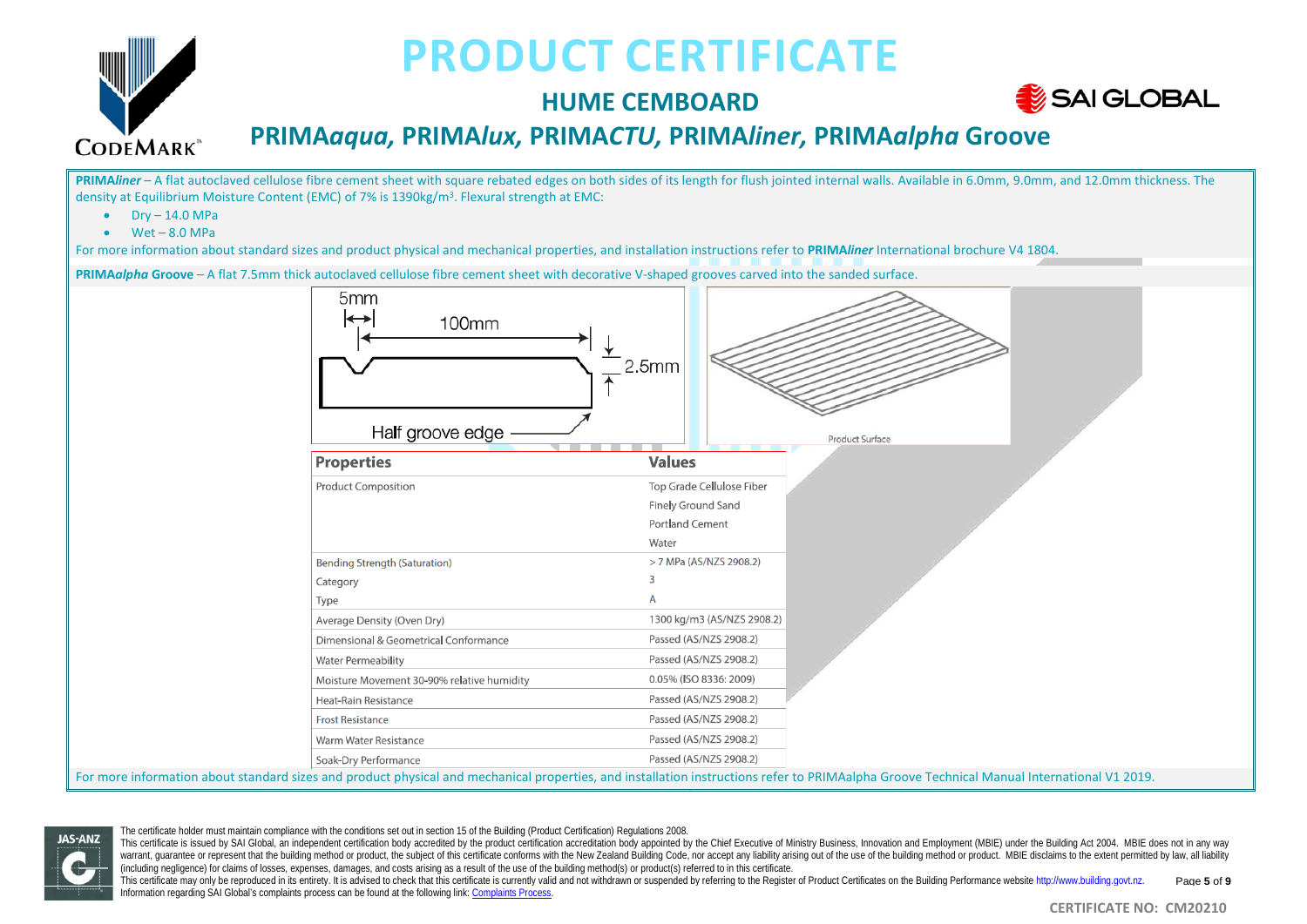

**JAS-ANZ** 

# **PRODUCT CERTIFICATE**

## **HUME CEMBOARD**



### **PRIMA***aqua,* **PRIMA***lux,* **PRIMA***CTU,* **PRIMA***liner,* **PRIMA***alpha* **Groove**

#### 10 SUPPORTING INFORMATION ABOUT INTENDED USE

PRIMA*aqua* – An internal wall and ceiling linings, or as a substrate for tiles in wet areas. Sheets may be installed vertically or horizontally and are to be placed in a pattern to minimise the number of joints. Horizontal sheeting is more convenient for residential construction. When fixing horizontally, sheets must be laid in staggered or brick pattern. Sheet joints must not coincide with sides of openings. Refer to Figure below.



The certificate holder must maintain compliance with the conditions set out in section 15 of the Building (Product Certification) Regulations 2008.

This certificate is issued by SAI Global, an independent certification body accredited by the product certification accreditation body appointed by the Chief Executive of Ministry Business, Innovation and Employment (MBIE) warrant, quarantee or represent that the building method or product, the subject of this certificate conforms with the New Zealand Building Code, nor accept any liability arising out of the use of the building method or pr (including negligence) for claims of losses, expenses, damages, and costs arising as a result of the use of the building method(s) or product(s) referred to in this certificate.

This certificate may only be reproduced in its entirety. It is advised to check that this certificate is currently valid and not withdrawn or suspended by referring to the Register of Product Certificates on the Building P Information regarding SAI Global's complaints process can be found at the following link[: Complaints Process.](https://www.saiglobal.com/en-au/complaints_and_appeals_management/) Page **6** of **9**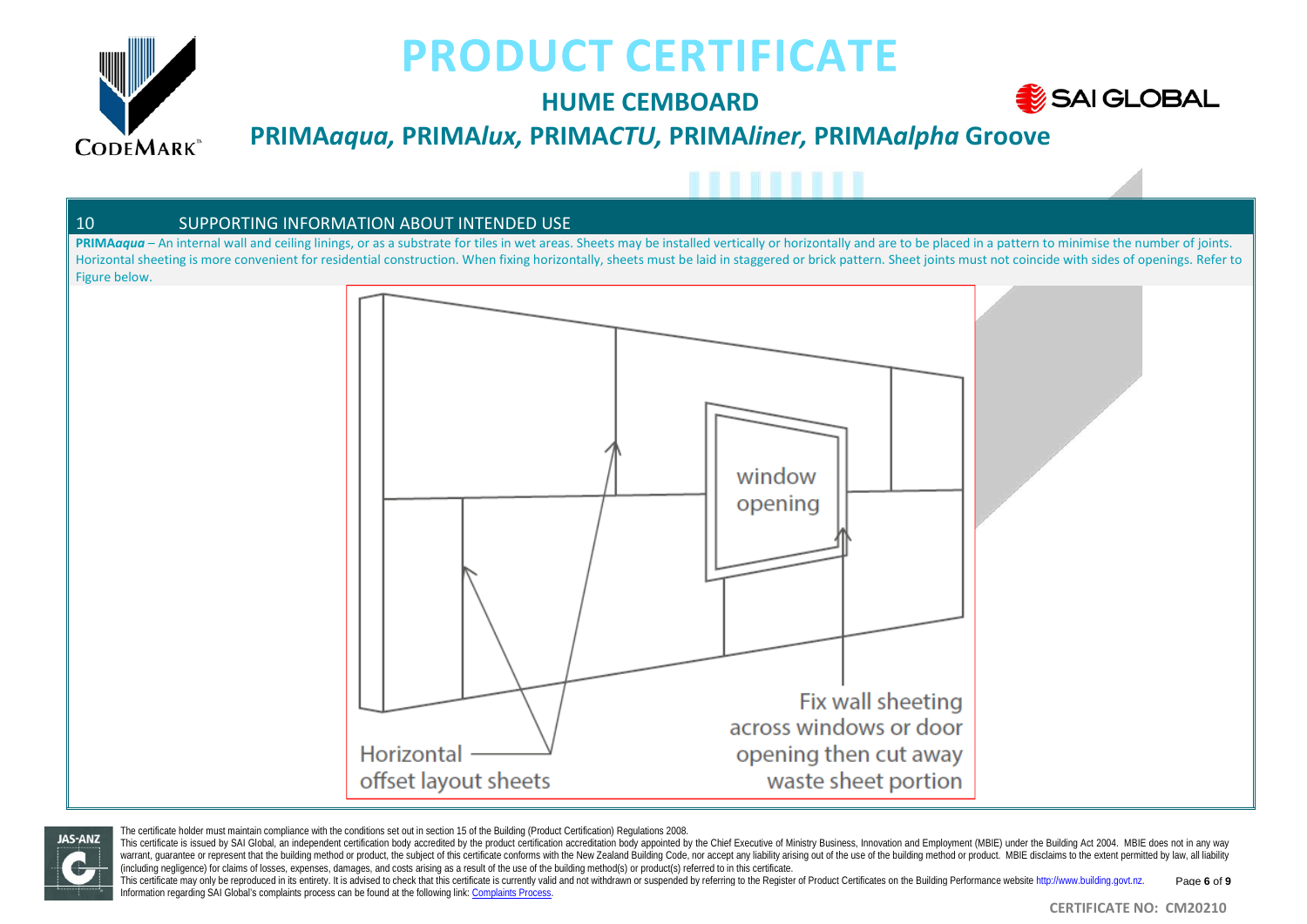

## **HUME CEMBOARD**



## **PRIMA***aqua,* **PRIMA***lux,* **PRIMA***CTU,* **PRIMA***liner,* **PRIMA***alpha* **Groove**

**PRIMA***lux* – An internal wall and ceiling lining for dry and wet area applications where flushed joints are not required.

**PRIMA***CTU* – A substrate for ceramic tiles in wet and dry areas. Sheets are to be laid in a staggered or brick pattern, across the direction of floorboards. Sheet joints must not coincide with floorboard joints as shown in Figure 1 below. Floorboard direction Expansion Sheet laid across loint floorboard direction

**PRIMA***liner* – An internal wall lining where seamless joint is required or as a substrate for ceramic or marble tiles in wet areas.

**PRIMA***alpha* **Groove** – An internal wall and ceiling lining. Suitable for use with either timber or light gauge steel framed houses or buildings.

For more information about intended use, refer to the following manuals, as relevant:

- PRIMA International Internal Lining Technical Manual V2. (for **PRIMA***aqua***, PRIMA***lux***,** and **PRIMA***CTU*)
- **PRIMA***liner* International brochure V4 1804 (for **PRIMA***liner*)
- **PRIMA***alpha* **Groove** Technical Manual International V1 2019 (for **PRIMA***alpha* **Groove**)



The certificate holder must maintain compliance with the conditions set out in section 15 of the Building (Product Certification) Regulations 2008.

This certificate is issued by SAI Global, an independent certification body accredited by the product certification accreditation body appointed by the Chief Executive of Ministry Business, Innovation and Employment (MBIE) warrant, quarantee or represent that the building method or product, the subject of this certificate conforms with the New Zealand Building Code, nor accept any liability arising out of the use of the building method or pr (including negligence) for claims of losses, expenses, damages, and costs arising as a result of the use of the building method(s) or product(s) referred to in this certificate.

This certificate may only be reproduced in its entirety. It is advised to check that this certificate is currently valid and not withdrawn or suspended by referring to the Register of Product Certificates on the Building P Information regarding SAI Global's complaints process can be found at the following link[: Complaints Process.](https://www.saiglobal.com/en-au/complaints_and_appeals_management/) Page **7** of **9**

**PRIMACTU™** 

**Figure 1: Sheet Layout**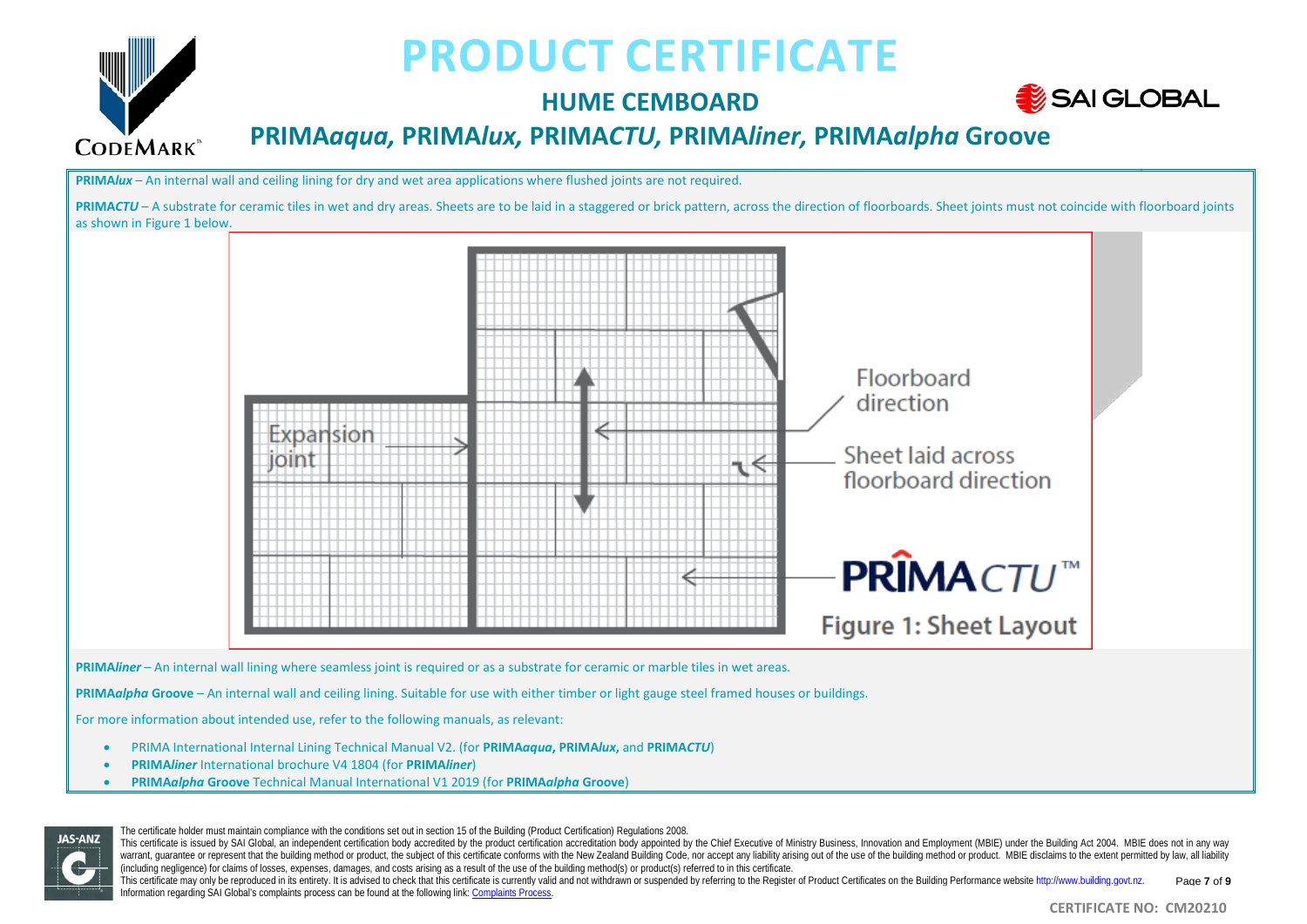

## **HUME CEMBOARD**



## **PRIMA***aqua,* **PRIMA***lux,* **PRIMA***CTU,* **PRIMA***liner,* **PRIMA***alpha* **Groove**

----------

#### 11 SUPPORTING INFORMATION ABOUT CONDITIONS AND LIMITATIONS OF USE

*All conditions and limitations are as stated above in item 6. Conditions and Limitations of Use*

#### 12 BASIS FOR CERTIFICATION

- **1. Structure – by testing and comparison with provisions of Verification Method B1/VM1 and Acceptable Solution B1/AS1**
- **2. Durability – by testing and comparison with provisions of Verification Method B2/VM1**
- **3. Fire – by testing and comparison with the provisions of Verification Method C/VM2**
- **4. Internal Moisture – by comparison with the provisions of Acceptable Solution E3/AS1**
- **5. Hazardous Building Materials – by analysis by testing**

#### 13 SUPPORTING DOCUMENTATION FOR CERTIFICATION

**1. CSIRO Report FNC9015 Combustibility Test for Material (October 2007)** This report presents results of testing PRIMAgaua/PRIMAliner in accordance with AS 1530.1-1984 Methods for fire tests on building materials, components and structures - Part 1: Combustibility test *for materials and designates the product as non-combustible.*

#### **2. HCI/17/000300AA Tests (PRIMA***aqua***) to AS/NZS2908.2 (December 2017)**

*This report contains the results of testing* PRIMA*aqua to AS/NZS 2908.2, including bending strength, apparent density, water permeability, warm water, dry soak, freeze-thaw, heat rain and dimensional tolerances, and indicated the material complied in all respects with the performance characteristics required of Type A (external application) sheets, Category 3 under AS/NZS 2908.2:2000 Cellulose cement products Part 2: Flat sheets.*

#### *3.* **HCI/17/000300AB Tests (PRIMAaqua) to AS/NZS2908.2 (December 2017)**

*This report contains the results of testing* PRIMA*aqua to AS/NZS 2908.2, including bending strength, apparent density, and dimensional tolerances, and indicated the material complied in all respects with the performance characteristics required of Type B (internal application) sheets, Category 3 under AS/NZS 2908.2:2000 Cellulose cement products Part 2: Flat sheets.*

#### **4. HCI/12/000200AA Tests (PRIMA***liner***) to AS/NZS2908.2 (April 2013)**

*This report contains the results of testing* PRIMA*liner to AS/NZS 2908.2, including bending strength, apparent density, water permeability, warm water, dry soak, freeze-thaw, heat rain and dimensional tolerances, and indicated the material complied in all respects with the performance characteristics required of Type A (external application) sheets, Category 3 under AS/NZS 2908.2:2000 Cellulose cement products Part 2: Flat sheets*

#### **5. HCI/12/000200AB Tests (PRIMA***liner***) to AS/NZS2908.2 (April 2013)**

*This report contains the results of testing* PRIMA*liner to AS/NZS 2908.2, including bending strength, apparent density, and dimensional tolerances, and indicated the material complied in all respects with the performance characteristics required of Type B (internal application) sheets, Category 3 under AS/NZS 2908.2:2000 Cellulose cement products Part 2: Flat sheets.*

#### **6. HCI/18/000200AB Tests (PRIMA***CTU***) to AS/NZS2908.2 (May 2018)** *This report contains the results of testing* PRIMA*CTU to AS/NZS 2908.2, including bending strength, apparent density, and dimensional tolerances, and indicated the material complied in all respects with the performance characteristics required of Type B (internal application) sheets, Category 3 under AS/NZS 2908.2:2000 Cellulose cement products Part 2: Flat sheets.*

#### **7. HCI/18/000700AB Tests (PRIMA***alpha* **Groove) to AS/NZS2908.2 (February 2019)** *This report contains the results of testing PRIMAalpha Groove to AS/NZS 2908.2, including bending strength, apparent density, and dimensional tolerances, and indicated the material complied in all respects with the performance characteristics required of Type B (internal application) sheets, Category 3 under AS/NZS 2908.2:2000 Cellulose cement products Part 2: Flat sheets.*



The certificate holder must maintain compliance with the conditions set out in section 15 of the Building (Product Certification) Regulations 2008.

This certificate may only be reproduced in its entirety. It is advised to check that this certificate is currently valid and not withdrawn or suspended by referring to the Register of Product Certificates on the Building P Information regarding SAI Global's complaints process can be found at the following link[: Complaints Process.](https://www.saiglobal.com/en-au/complaints_and_appeals_management/) Page **8** of **9**

This certificate is issued by SAI Global, an independent certification body accredited by the product certification accreditation body appointed by the Chief Executive of Ministry Business, Innovation and Employment (MBIE) warrant, quarantee or represent that the building method or product, the subject of this certificate conforms with the New Zealand Building Code, nor accept any liability arising out of the use of the building method or pr (including negligence) for claims of losses, expenses, damages, and costs arising as a result of the use of the building method(s) or product(s) referred to in this certificate.